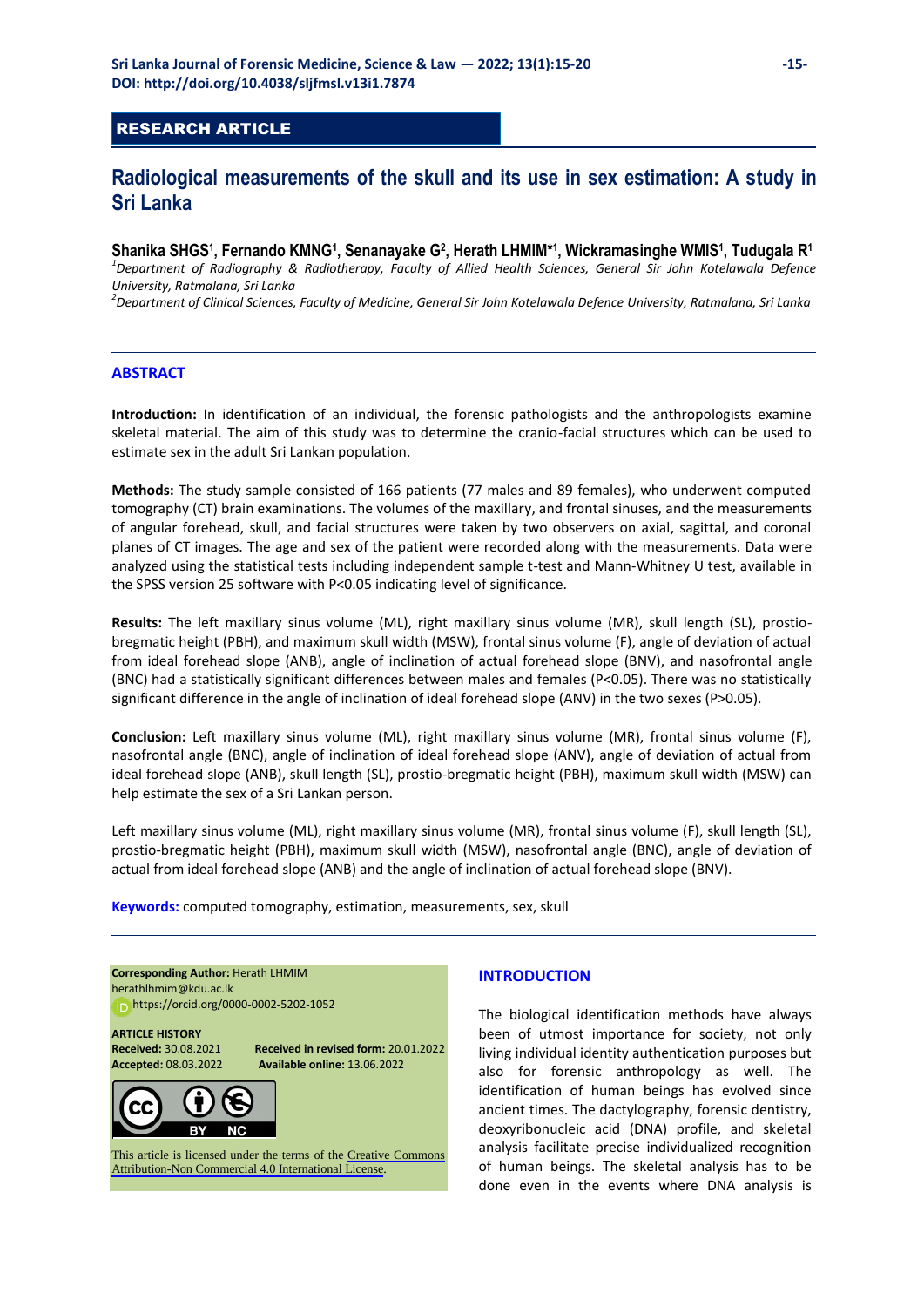feasible because it helps to narrow down the possibilities and reduces the number of DNA analyses to be done<sup>1</sup>.

The skeletal analysis estimates the sex of the deceased by utilizing the skeletal traits such as skull, pelvis, and long bones. Estimation of sex is more precise if the whole skeleton is available, so that the identity can be estimated with 100% accuracy by using the whole skeleton. Among skeletal components pelvis has 95% followed by cranium with  $92\%^{2}$ . The skeletal analysis gives more attention to the skull to estimate the sex since it bears more information of age, sex and ancestry. It is therefore important to find means to correctly estimate the sex, age, and ancestry of deceased through craniometric analysis.

The frontal sinuses are lobulated air-filled cavities which are located posterior to the superciliary arches in the frontal bone and each of the sinus drains into corresponding middle meatus through an infundibulum. The frontal sinuses are often bilateral, divided by a septum. Each of these sinuses is further divided by incomplete accessory septa and results in several recesses that are communicating with each other. The frontal sinuses are not present at the neonatal stage and start to develop at the age of 2 years and it could be visualized radiographically at the age of 05 years. Throughout the life frontal sinus remains stable unless pneumatization occurs due to atrophy in geriatric period. Total ossification terminates at the age of 20 years<sup>4</sup>. As an alteration of the frontal sinus, unilateral or bilateral agenasia may be present. Even monozygotic twins have indicated unique characteristics when analyzing the frontal sinus<sup>4</sup>. The unique features of the frontal sinus can be used as a substitute for fingerprints<sup>4</sup>. Specific features of frontal sinus are used for verification of age and sex identity.

Apart from the uniqueness of frontal sinus, maxillary sinuses also contribute for sex and age detection. It is a triangular pyramid shape sinus which consists of three recesses called alveolar recess, zygomatic recess and intra orbital recess. The volume of maxillary sinus is unique from person to person, even each side of the sinus differs from the other side in everyone<sup>5</sup>. The maxillary sinus terminates its final configuration at age of 15 years<sup>5</sup>.

Several studies have proven that there is an innovative approach provides for sex estimation by angular measurements of frontal bone and linear measurements of skull. On the other hand, identification can also be achieved by assessing these cranium components by using their unique features. These features include bizygomatic breadth, fronto-nasal angle, mastoid process height and width, cranial index, foramen magnum length, and orbital height. By combined analysis of all the prominent features of the skull, a conclusion can be drawn regarding sex $3$ .

Computed tomography (CT) is utilized to supplement autopsy. A synergistic effect is evident between conventional autopsy findings and CT based forensic findings which tend to improve the medico-legal investigations. On the other hand, forensic data in CT can be utilized as an auxiliary tool for assessment of facial reconstruction<sup>6</sup>. Much research has been conducted on image guided virtual autopsy which enhance the reliability of the conventional autopsy techniques, and these methods can be used for development of medico – legal investigations in Sri Lankan context $^6$ .

It is known that there is volume variation of Maxillary sinus with ethnic group and  $sex^7$ . Therefore, medico-legal practitioners in Sri Lanka are unable to use the guidelines given through similar studies done in other countries.

#### **OBJECTIVE**

To determine the cranio-facial measurements which can be used to estimate the sex in the adult Sri Lankan population.

#### **METHODS**

Patients over 20 and below 90 years of age, who underwent non-contrast CT brain examination with details of their CT brain scans in machine storage from  $1<sup>st</sup>$  of October to  $31<sup>st</sup>$  of December 2020 at the Department of Radiology, University Hospital, Kotelawala Defense University (UHKDU) were considered. Patients who had traumatic or any other pathological conditions associated with the frontal and maxillary sinuses and skull bones, patients who had anatomical variation that might affect the volume of frontal or maxillary sinuses, patients who had craniofacial anomaly or condition affecting mid facial development, those CT scans with artifacts and images that did not contain required anatomical reference points were excluded from the study.

The study sample consisted of 166 individuals including 77 males and 89 females.

A multi-detector computed tomography (MDCT) scanner (Philips, Brilliance iCT family, 256 slices, the Netherlands) located in the radiography department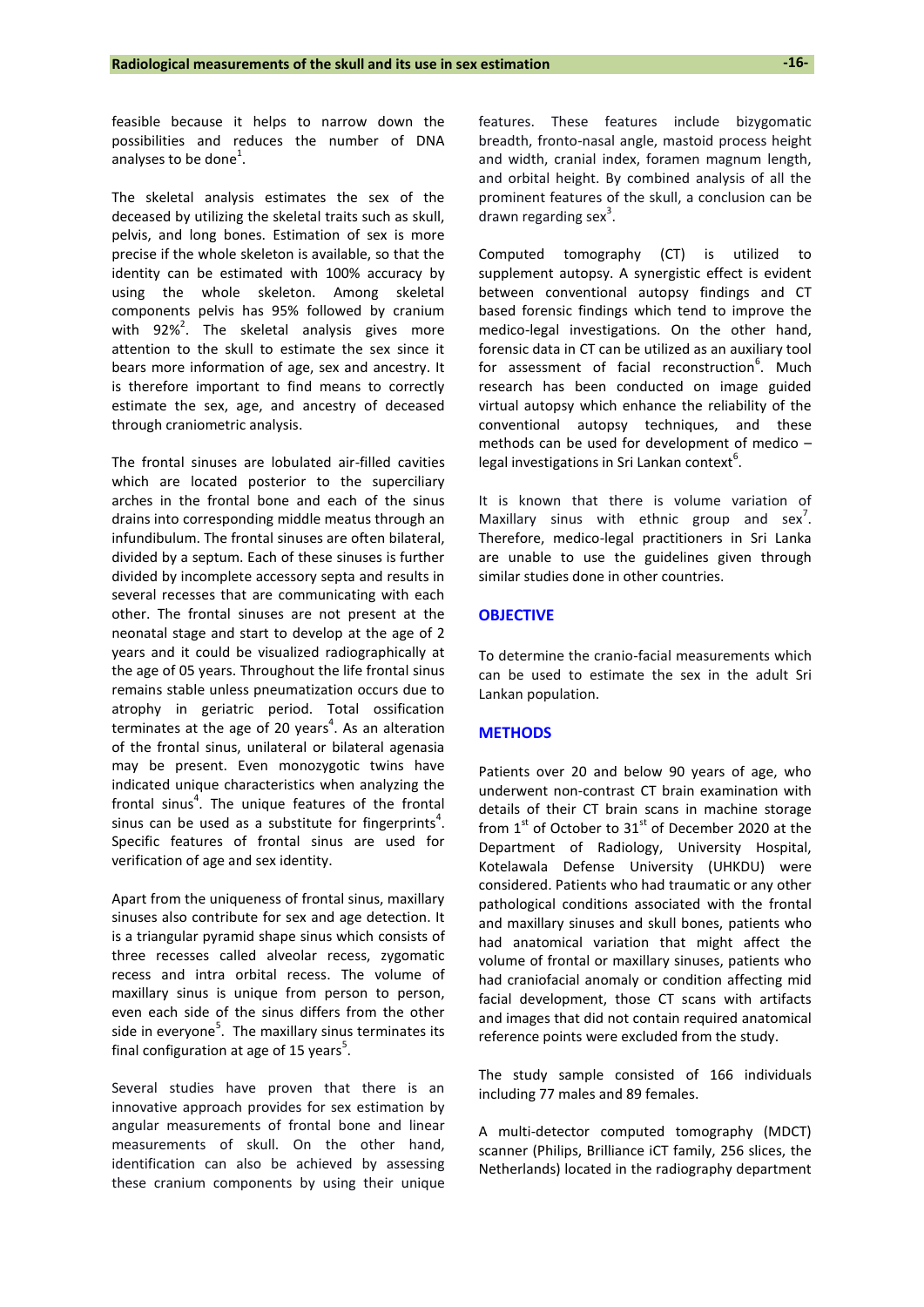at UHKDU was used to do the CT examinations. All the measurements were taken using a commercial interactive volumetric-assist software (Volume Tracing in Advanced Vessel Analysis, Philips Healthcare, Cleveland, Ohio, USA) with the guidance of an experienced radiologist. The CT machine was operated at 120 kVp, 80 mA, and with the scan time of 60 seconds with 1mm slice thickness for each scan.

The research proposal was approved by the Internal Research Screening and Monitoring Committee (IRMSC) of Faculty of Allied Health Sciences, General Sir John Kotelawala Defence University. The ethical clearance for the study was obtained from the Ethical Review Committee (ERC) of Faculty of Medicine, General Sir John Kotelawala Defence University. The collected data were handled and stored with highest degree of confidentiality, which has limited access protected by password. Permission for data collection was obtained from the institutional review board of UHKDU.

All the CT brain examinations were done by radiological technologists, who are qualified with a basic degree of radiography, and registered in Sri Lanka Medical Council (SLMC), using the same standard head protocol. All the measurements were taken using axial, sagittal, and coronal planes by two observers separately under the supervision of a board certified radiologist, without any inconvenience to the hospital setup. The age and sex of the patient were recorded along with the measurements.

The volume of frontal sinus, and right and left maxillary sinuses were calculated using a commercial interactive volumetric-assist software (Volume Tracing in Advanced Vessel Analysis, Philips Healthcare, Cleveland, Ohio, USA) available in Philips CT scanner after creating the 3D image of each sinus by marking the lumen of sinuses manually in each of the axial image using bone window, and by erasing the excessive marked areas and remarking unmarked areas on sagittal and coronal images.

The angle of inclination of ideal forehead slope (ANV), the angle of inclination of actual forehead slope (BNV), the angle of deviation of actual from ideal forehead slope (ANB), and the nasofrontal angle (BNC) were taken as the measurements of angular forehead. These measurements were taken in the bone window of middle slice of sagittal reconstructed image selected using a viewing workstation (Extended Brilliance Workspace, Philips Healthcare, Cleveland, Ohio, USA). The line H (the anterior base of the skull which is defined as the

reference horizontal plane), line V (the line which is, perpendicular to line H, defined as the reference vertical plane using the sagittal view), line A (ideal slope/line drawn from the nasion (Point N) to the point immediately superior to the supraorbital ridge, at the junction where supraorbital bossing ends and the softer curvature of the forehead begins), line B (actual slope/line drawn from the point N to the most anterior point of the supraorbital ridge), and line C (nasal slope/line drawn from the point N to the most anterior/inferior point of the nasal bone) were used as horizontal, and vertical reference planes for obtaining angular forehead measurements **(Fig.1)**.



**Figure 1:** CT image showing the measurements of angular forehead

The glabella, external occipital protuberance, prosthion, bregma, and euryon were considered as the reference points to take the skull and facial measurements of each study participant. The skull length (SL) was measured from the glabella to the external occipital protuberance. The prostiobregmatic height (PBH) was measured from the prosthion to the bregma. The maximum skull width (MSW) was measured from right euryon to left euryon. The SL, and PBH were taken using sagittal images while MSW was taken using coronal images (Fig.2). All these measurements were also taken in bone window by using a viewing workstation (Extended Brilliance Workspace, Philips Healthcare, Cleveland, Ohio, USA).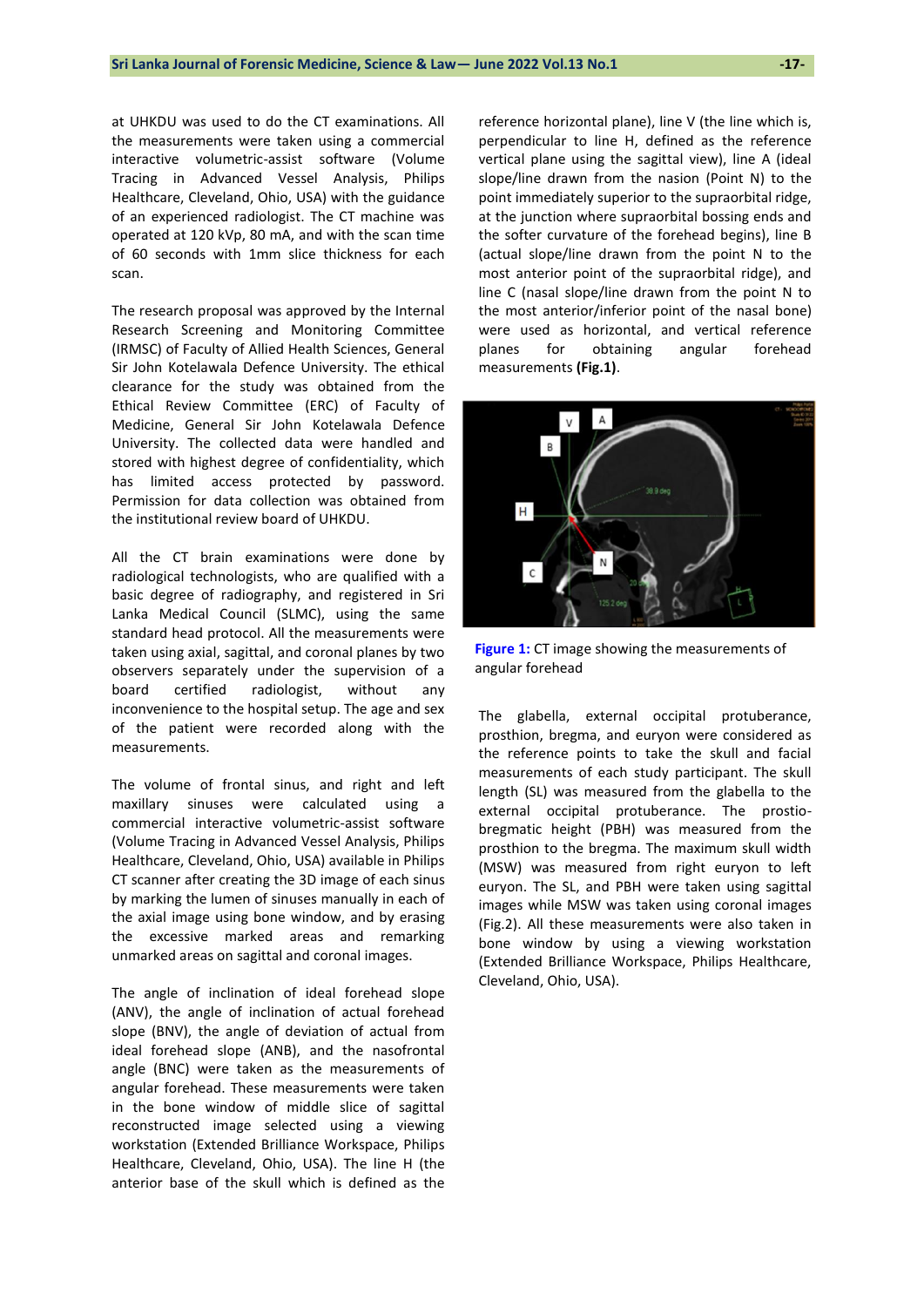

**Figure 2a:** CT image showing the SL



**Figure 2b:** CT image showing the PBH



**Figure 2c:** CT image showing the MSW

All data were recorded in customized Microsoft Excel tables. The data were analyzed using the statistical tests such as independent sample t-test, Mann-Whitney U test, available in the SPSS version 25 software with P<0.05 indicating level of significance. The intraclass correlation coefficient (ICC) estimation was conducted to determine the inter-observer agreement. The independent sample t-test was used to determine if there is a significant difference of the left maxillary sinus volume (ML), right maxillary sinus volume (MR), MSW, PBH, and SL between males and females. The Mann-Whitney U test was used to determine if there is a significant difference of the frontal sinus volume (F), BNC, ANV, ANB, and BNV angles between males and females. The Point-biserial correlation was used to assess the correlation of ML, MR, MSW, PBH, and SL with the sex. The Spearman's correlation was used to determine the correlation of F, BNC, ANV, ANB, and BNV angles with sex.

#### **RESULTS**

The results of ICC estimation showed an excellent reliability between the measurements obtained by two observers with the inter-observer agreement greater than 90% (>0.90).

The study sample consists of 77 males (46.4%) and 89 females (53.6%). Study sample according to age groups is illustrated in table 1.

**Table 1:** Distribution of study sample among age groups

| <b>Age Groups</b> | <b>Frequency</b> | Percent |
|-------------------|------------------|---------|
| $20 - 29$         | 12               | 7.2     |
| 30-39             | 8                | 4.8     |
| 40-49             | 13               | 7.8     |
| 50-59             | 36               | 21.7    |
| 60-69             | 36               | 21.7    |
| 70-79             | 35               | 21.1    |
| above 80          | 26               | 15.7    |
| Total             | 166              | 100.0   |

According to the results of Shapiro-Wilk test, ML, MR, SL, PBH, and MSW were normally distributed (P > 0.05) while F, BNC, ANV, ANB, and BNV angles were not normally distributed (P  $<$  0.05). The descriptive statistics of normally distributed measurements and the descriptive statistics of the rest of the measurements is given in table 2. Furthermore, results of independent sample t-test and Mann-Whitney U test are included in table 2 and table 3 respectively.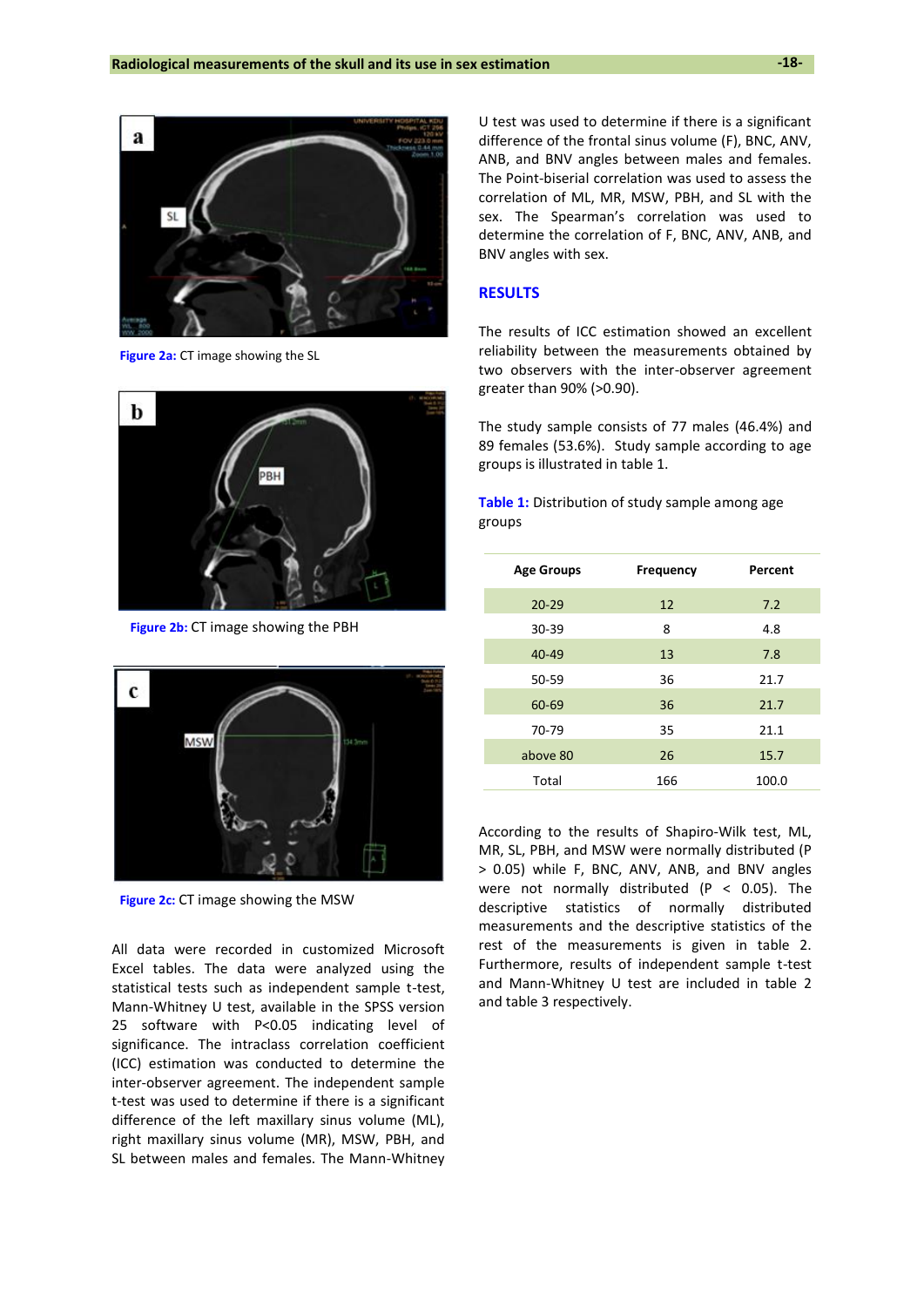**Table 2:** Comparison of male and female subjects on normally distributed measurements

| Measure<br>-ment | Sex    | n  | Mean           | p*      |
|------------------|--------|----|----------------|---------|
| ML               | Male   | 77 | 14.41+4.49     | < 0.05  |
|                  | Female | 89 | $13.01 + 3.74$ |         |
| МR               | Male   | 77 | 14.95+4.68     | < 0.05  |
|                  | Female | 89 | 12.95+3.59     |         |
| <b>SL</b>        | Male   | 77 | 174.12+6.31    | < 0.001 |
|                  | Female | 89 | 164.72+6.32    |         |
| PBH              | Male   | 77 | 168.27+7.31    | < 0.001 |
|                  | Female | 89 | 158.65+7.57    |         |
| <b>MSW</b>       | Male   | 77 | 139.65+5.41    | < 0.001 |
|                  | Female | 89 | 136.16+5.38    |         |

#### **\*Student's t-test**

According to the results of independent sample ttest, ML, MR, SL, PBH, and MSW in females is lower compared to males and there is a statistically significant difference in measurements between the two groups.

**Table 3**: Comparison of male and female subjects on measurements which are not normally distributed

| Measure-<br>ment | <b>Sex</b> | n  | Median | $P*$       |
|------------------|------------|----|--------|------------|
| F                | Male       | 77 | 8.7    | P < 0.0001 |
|                  | Female     | 89 | 6      |            |
| <b>BNC</b>       | Male       | 77 | 11.3   | P<0.0001   |
|                  | Female     | 89 | 122.3  |            |
| <b>ANV</b>       | Male       | 77 | 12.7   | P > 0.05   |
|                  | Female     | 89 | 13.3   |            |
| <b>ANB</b>       | Male       | 77 | 43.1   | P<0.0001   |
|                  | Female     | 89 | 34.1   |            |
| <b>BNV</b>       | Male       | 77 | 29.9   | P<0.0001   |
|                  | Female     | 89 | 19.6   |            |

#### \***Mann-Whiteny U test**

According to the results of Mann-Whitney U test, F, ANB, and BNV of males were significantly higher than those of females while BNC of females was significantly higher than that of males. In contrast, there was no significant difference of ANV between males and females.

#### **DISCUSSION**

The results of the present study showed that the males had a statistically significant higher volume in right and left maxillary and frontal sinuses compared to females. Like the present study, a study done in 2004 found that sex can be estimated by using the larger volumes in males' sinuses than in females' sinuses<sup>7</sup>. Further, another study done in 2017 found that the mean volumes of the sinuses were greater in men compared to women<sup>8</sup>. Moreover, a similar study done in 2018revealed that the volumes of right and left maxillary, sphenoid, and frontal sinuses were significantly greater in men compared to women<sup>1</sup>. Therefore it can be concluded that despite the ethnicity, sinus volumes were greater in males than in females.

The results of the present study found that ANB, and BNV of males were significantly higher than those of females while BNC of females was significantly higher than that of males. Further, there was no significant difference of ANV between males and females. In contrast, a study done in 2010 revealed that the angular forehead measurements such as BNC, ANV, ANB, and BNV were significantly larger in men compared to women<sup>9</sup>. The reasons for the discrepancy of the results might be due to the large number of study participant involved in their study compared to the present study, and the ethnic differences between studies.

Similar to the present study, a study done in 2010 found that all skull and facial structure measurements such as SL, PBH, and MSW were significantly different between males and females $^{13}$ .

The present study was carried out on a study sample, taken from only one hospital, which is small compared to some similar studies done in other countries. Therefore, a further study is required in Sri Lanka with a larger sample size taken from multiple hospitals in different areas of the country to build up a model to predict the sex of a Sri Lankan person.

#### **CONCLUSION**

All the skull length measurements and maxillary and frontal sinus volumes used in this study showed a significant difference among male and female population of Sri Lanka. Moreover, angular forehead measurements except ANV significantly differ